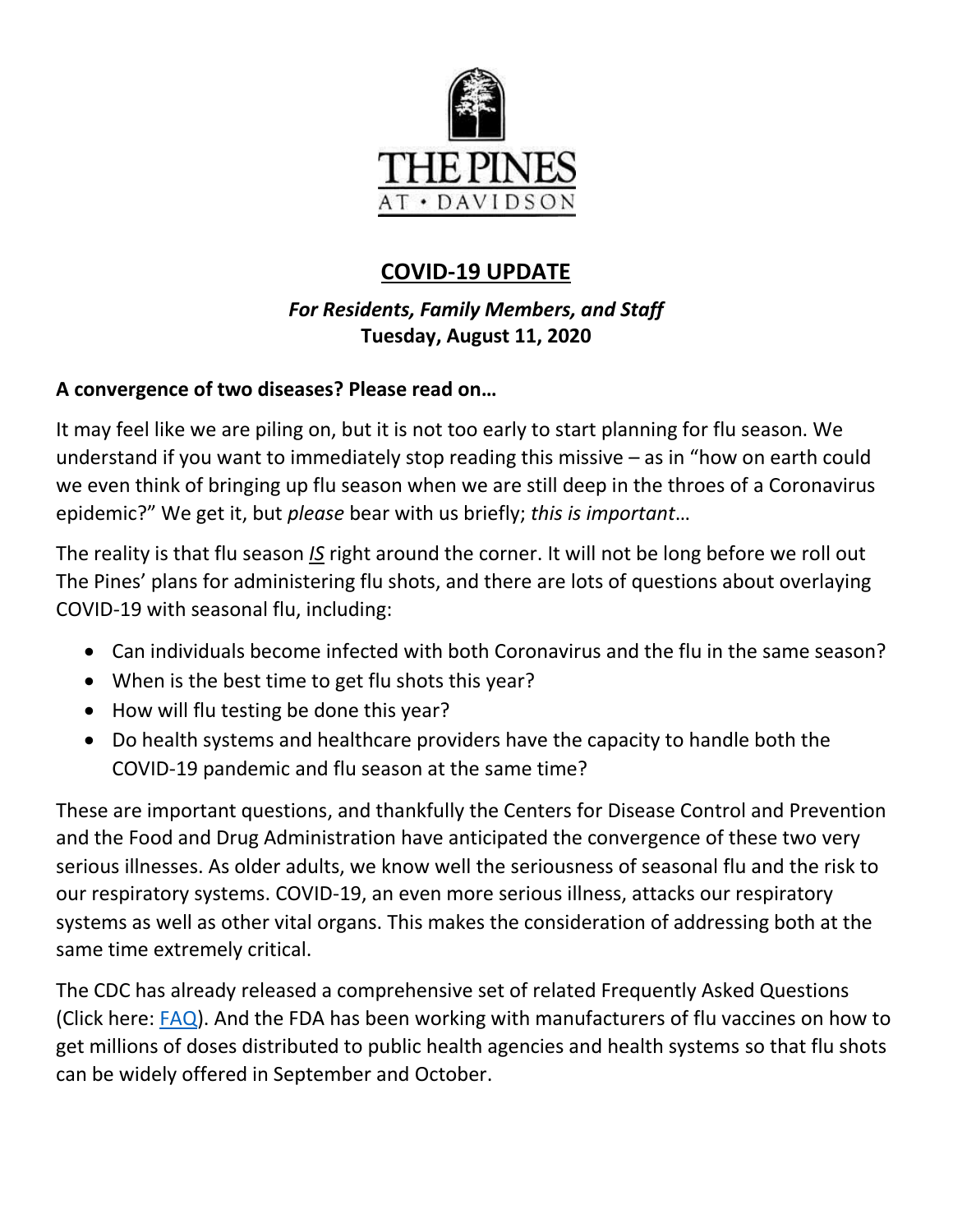Additionally, the CDC has also developed a single diagnostic test that can detect the presence of both COVID-19 and seasonal flu at the same time. This is very good news for several reasons:

- Individuals can contract both COVID-19 and flu during the same season.
- Since symptoms can be quite similar, a one-stop test process captures both possibilities without additional burden on those being tested.
- One test for both illnesses saves on essential Personal Protective Equipment (supplies of which could become scarcer this fall).
- Administering just one test instead of two will save time and materials, since the testing and evaluation protocols would otherwise compete for similar resources.
- Administering a single test for both illnesses will relieve some of the burden on our healthcare providers, requiring just a single medical encounter for testing.
- And potentially, these efficiencies can also help keep costs down.

The potential of COVID-19 and seasonal flu converging this fall is very real, and the prospect of our health system having to address both simultaneously is, quite honestly, daunting. There is, possibly, a silver lining that just takes all of us working together toward a common goal – our collective community health -- for it work. How ironic that following the same simple guidelines – washing hands, wearing a mask, staying at least six feet apart and avoiding groups – not only helps check the spread of Coronavirus, but will also help curb the spread of this year's flu.

*Stay tuned in the coming weeks for more information about The Pines' flu shot program.*

**Active COVID-19 Cases at The Pines as of: 8/11/20** No cases

#### **ADDITIONAL INFORMATION**

#### **Upcoming Resident Survey**

We wanted to be sure you received yesterday the following message to residents from Barb Neidinger, Chair of the Executive Director Search Committee:

*Later this week, you will be receiving a resident survey that will help the Executive Director Search Committee identify the skills, experience, and leadership qualities residents would like to see in the next President/CEO of The Pines at Davidson.* 

*Residents who have an email address (that permits them to open attachments) will receive an email from "SurveyMonkey," an online survey program. Residents without internet access will*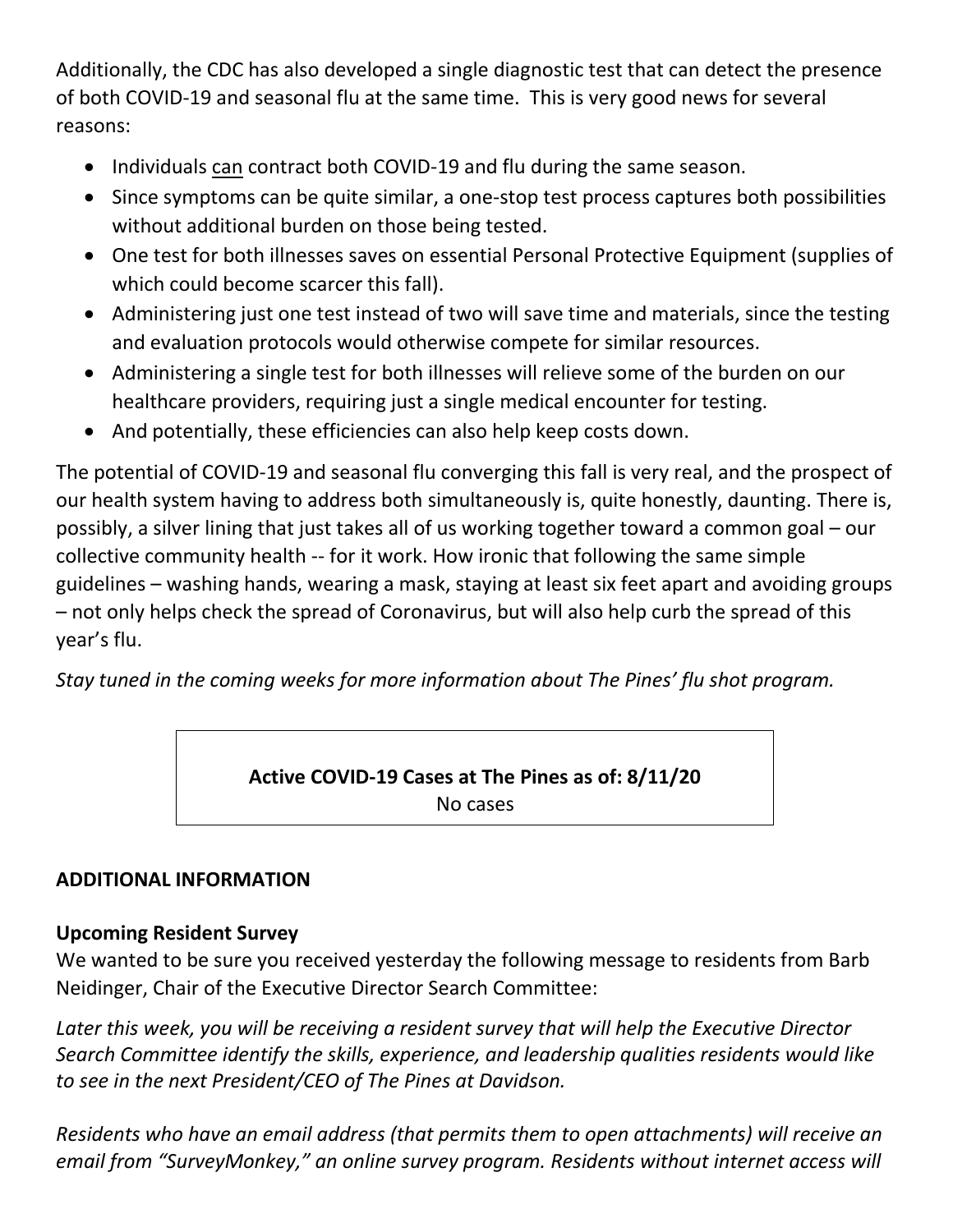*receive a paper survey. Results from both surveys will be submitted to the Committee. All survey answers will be anonymous. The deadline for completing this survey will be Monday, August 17th at 5:00 pm.*

*The reason our Committee is initiating this survey is that the first step in the search for the next President/CEO for The Pines will be to develop a position description, which reflects the skills, experience, and leadership attributes that the Board will be looking for in a successful candidate. Your perspectives will greatly help the Committee in this process.* 

*We hope that everyone will complete this survey. Thank you in advance for participating and helping the Committee as it prepares to select The Pines' next President/CEO.* 

### **Design Review Board Virtual Quasi-Judicial Hearing**

A successful capital campaign made it possible for The Pines to enhance its plans for the patio and second story balcony in the new nursing wing. Rather than being open air settings, the patio and balcony will now have door-sized sliding glass and screen panels, with integrated blinds. These spaces will also now be climate controlled so they can be used year-round.

Because this minor revision alters the building's exterior, an architectural design review was required by The Town of Davidson. Its Design Review Board will hold a virtual quasi-judicial hearing for this purpose on August 19, 2020 at 6:30 pm, as publicly posted near the greenway. This review should be routine, and will be on the Town of Davidson's YouTube Channel.

Below are renderings showing the original design (left) and the enhanced plan (right):





#### **Construction Corner**

To read the most recent weekly construction report from Rodgers Builders, please click here: [Report.](https://www.mycommunity-center.com/filephotos/463/2020-08-07%20Weekly%20Update.pdf) The following is a short summary of this report:

**New Nursing Wing**: painting of doors on the first floor, wall, floor tile and casework continues. **Villa 1**: sanding and finishing of drywall; brick installation almost complete. **Villa 2**: siding installation continues; level four receives first coat of paint **New Davidson Room**: window frame, glass installation and wall framing continues. **Fitness Center**: new roofing install except for expansion joint; skylight to be installed.